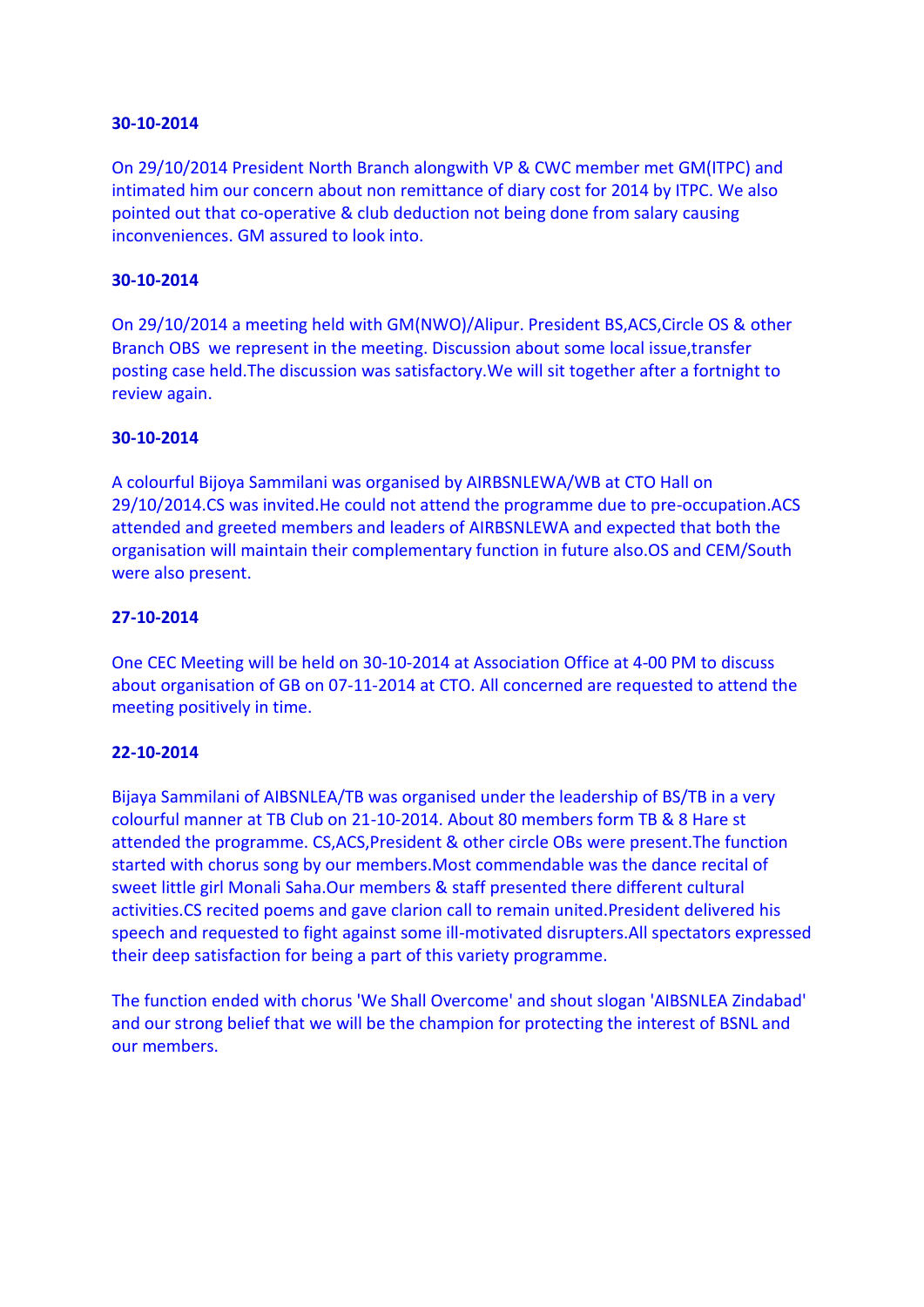### **22-10-2014**

CS,President,ACSs met GM(Fin) on 21-1-2014 at his chamber.We greeted him Bijaya.We conveyed our resentment about partial implementation of transfer order of JAOs. Beside our co-operation Department is reluctant to implement the order uniformly.We also told that again the order of transfer of 2 JAOs issued to CMTS where there is extreme urgency of JAO in South.We protested the practice of issuing transfer orders without maintaining any norm.We demanded a norm to be followed.We also requested him to consider about some request transfer & posting of a regular AO in Tx section & postpone the order of 2 JAO transfer to CMTS.

GM agreed to consider all the cases.

## **18-10-2014**

CS writes to GS about early settlement of JAO 2013 batch 5 increment case. [\(see letter\)](http://aibsnleawb.org/JAO2013.PDF)

## **17-10-2014**

A special GB cum get together after Bijaya of South Branch held at Kalighat Exch at 4 PM on 16-10-2014(Thursday).CS,President,ACS(F), Fin.Secretary of AIBSNLEA/CTD graced the occasion.BS/North was present as invitee.Almost 80 members from all over South Branch from Nodakhali to Baruipur took part.Com Biswajit Bannerjee Branch President presided over the meeting.After preliminary speech of BS & introduction of members the meeting started with the songs of our member Tarun Mondal & Uma Biswas.Members are requested to put forward their problems by BS. Circle President addressed the gathering.

CS appraised the gathering about latest position of different issues like JTO-SDE & JAO-AO promotion,Officiating JTO,JAO Option ,ADOL restructuring,PPS post creation etc.He also gave call to maintain our unity to achieve all demands.

The meeting ended after detailed discussion about the solution of the local problems vote of thanks to the chair by BS.

# **15-10-2014** .

A special GB cum get together of South Branch will be held at Kalighat Exch at 4 PM on 16- 10-2014(Thursday).All members of south branch will attend the meeting.

As circle leaders are invited in the get together in the meeting **Association Office will remain closed on this Thursday 16/10/14**